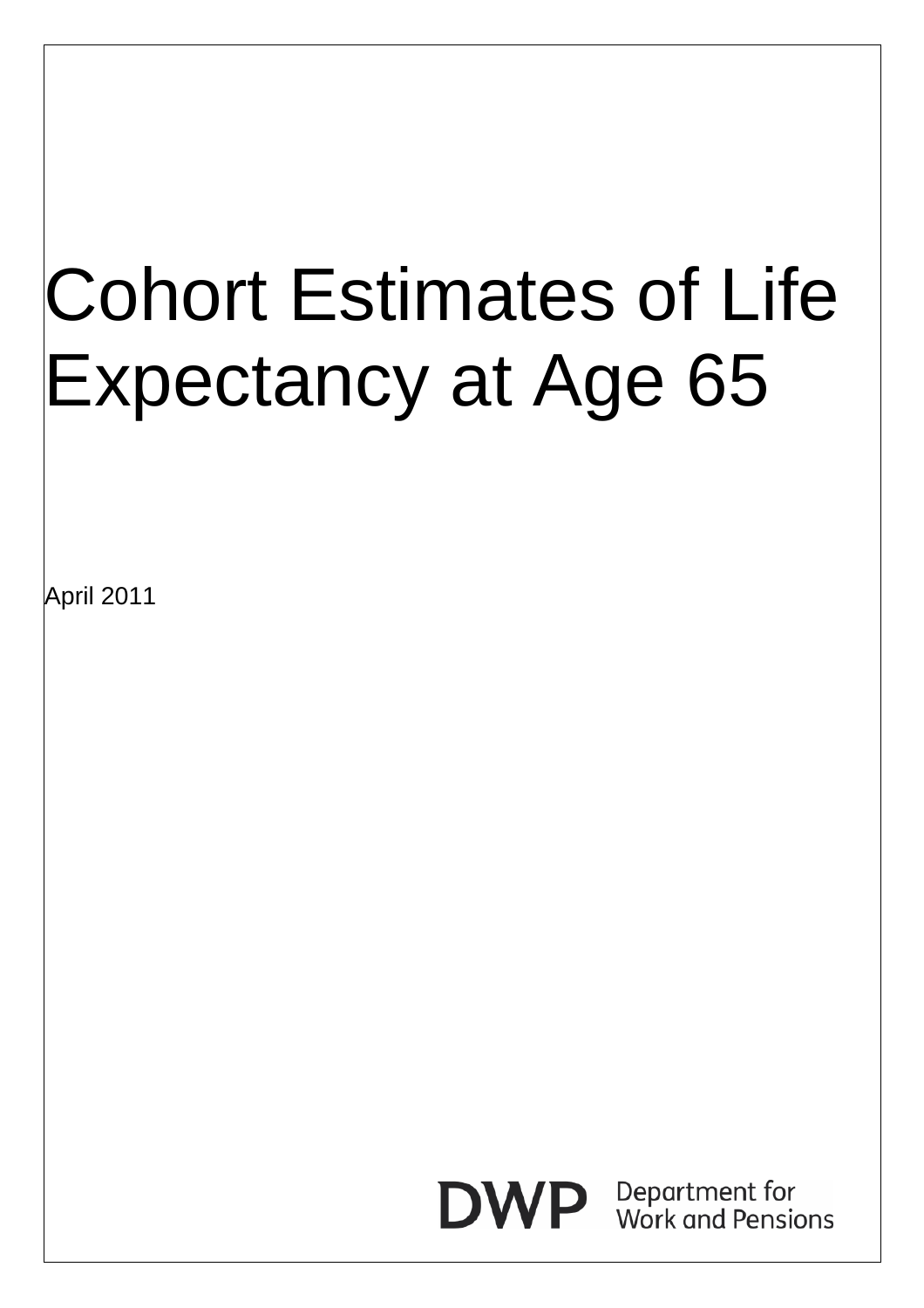## **Contents**

| Table 1: Projected cohort expectations of life (years), at age 65, Males and |  |
|------------------------------------------------------------------------------|--|
| Table 2: Projected cohort expectations of life (years), at age 65, Males –   |  |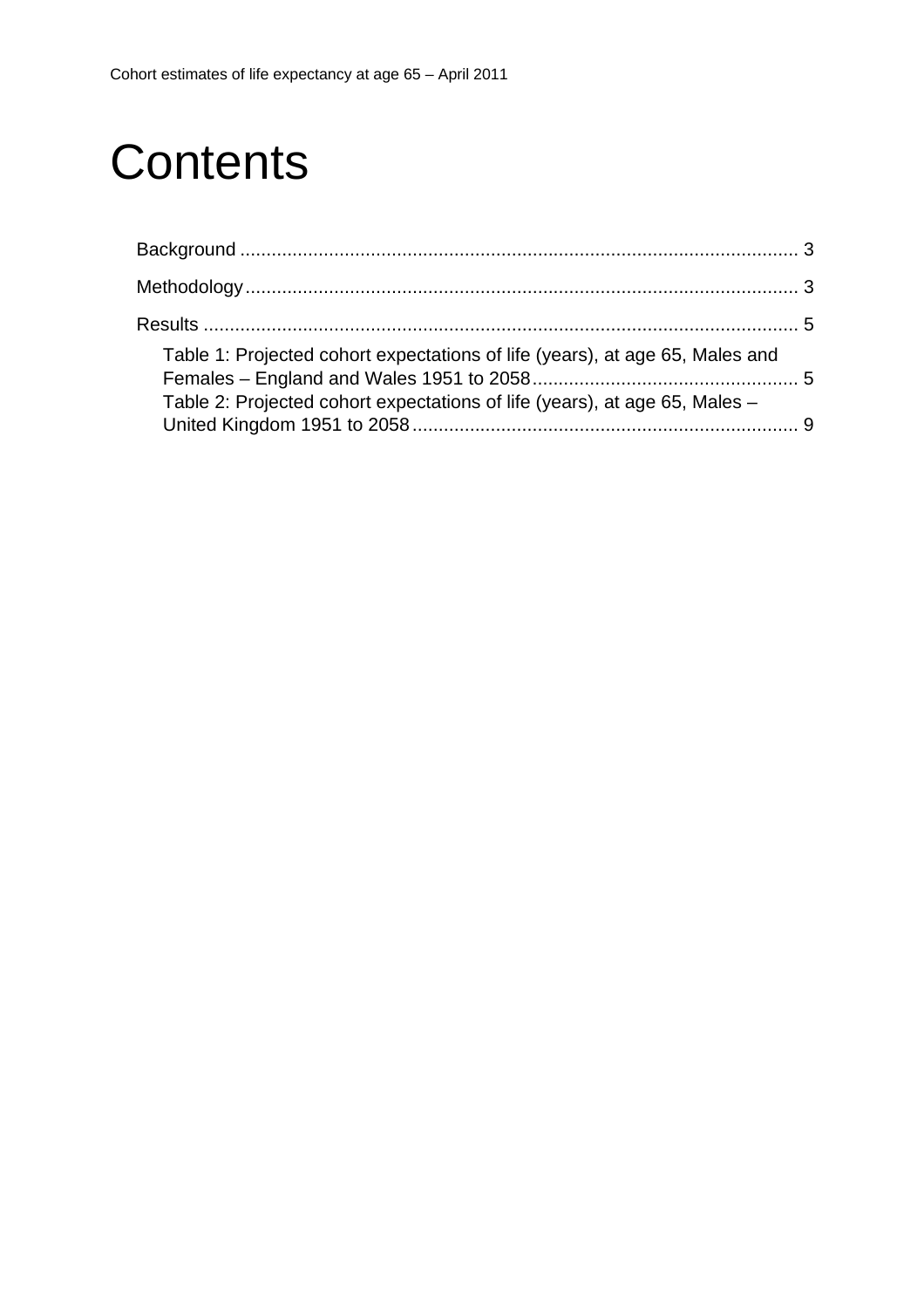## <span id="page-2-0"></span>**Background**

1. Expectation of life calculates the average age at which someone will die. Conventionally it's calculated from birth, but can be calculated from any given age. For pensioners the measure often given most prominence is expectation of life at age 65 i.e. how many years the pensioner could, on average, expect to survive after retirement.

## Methodology

- 2. The calculation of expectancy of life is based on age and gender specific mortality rates. The mortality rate measures the probability of a person of a given age and sex dying during any particular 12 month period (which can, but doesn't have to, be a calendar year). For example the probability of a 65 year old man, living in the United Kingdom in 2002, dying before age 66 was 1.7%, where these figures are published by the Government Actuary's Department and latterly the Office for National Statistics in the Interim Life Tables.
- 3. There are two methods by which expectation of life can be calculated:
- a) The period method Period life expectancies are worked out using the pattern of age-specific mortality rates for a given period (either a single year, or a run of years), with no allowance for any later actual or projected changes in mortality. For example period life expectancy at age 65 in 2010 would be worked out using the mortality rate for age 65 in 2010, for age 66 in 2010, for age 67 in 2010, and so on.
- b) The cohort method Cohort life expectancies are worked out using age-specific mortality rates which allow for known or projected changes in mortality in later years. For example cohort life expectancy at age 65 in 2010 would be worked out using the mortality rate for age 65 in 2010, for age 66 in 2011, for age 67 in 2012, and so on.

#### *Discussion of methodologies*

4. The period life expectancy estimate is a useful measure of the mortality experienced in a given year, or run of years and, for past years, provides an objective means of comparison of the trends in mortality over time, both between areas of a country and with other countries. Period life expectancy provides a useful indicator of mortality levels for past years, whereas cohort life expectancies, even for past years, may require projected mortality rates for their calculation.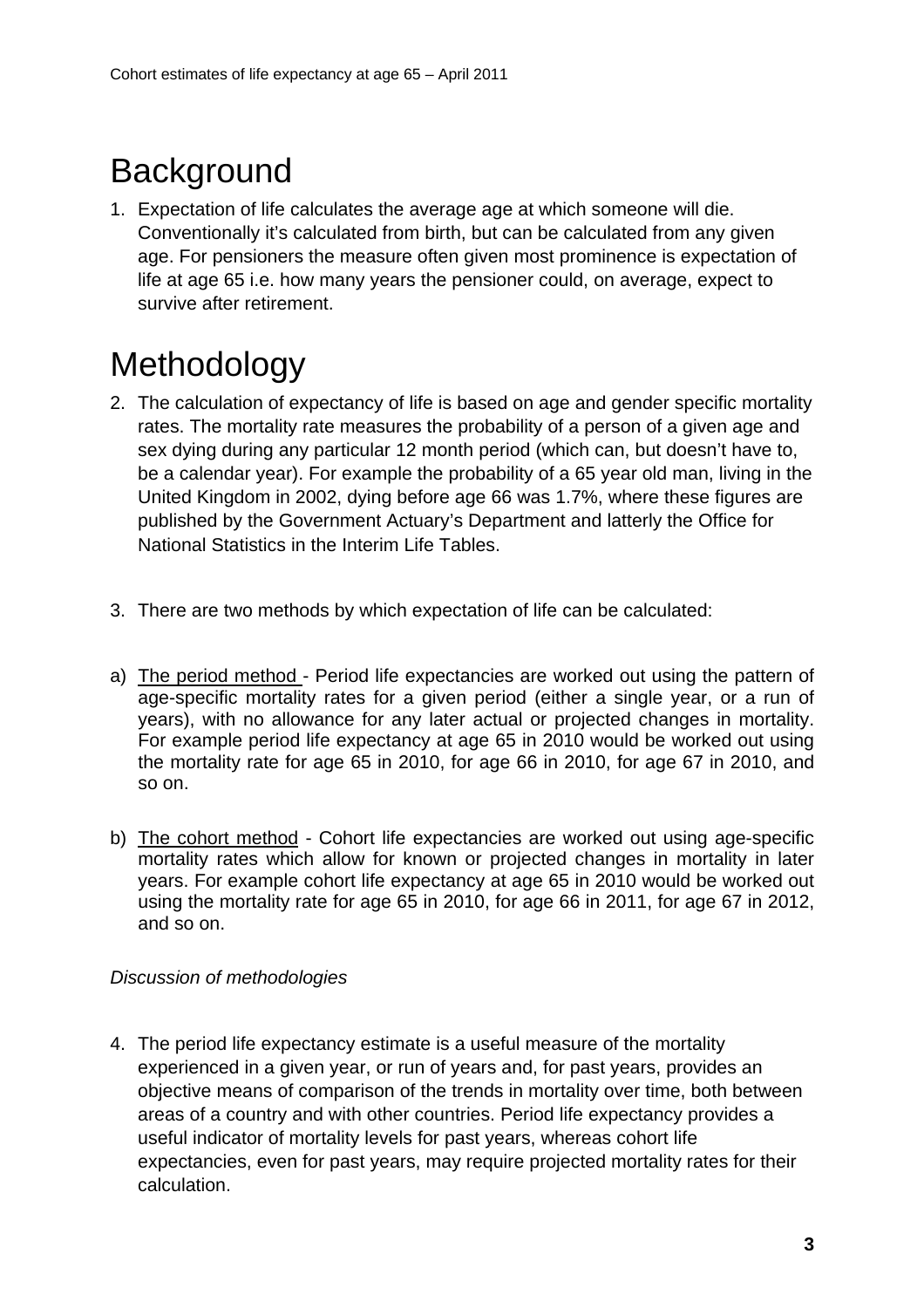- 5. Period life expectancy answers the question "For a group of people aged x in a given year, how long would we expect them to live, on average, if they experienced the age-specific mortality rates above age x of the period in question over the course of their remaining lives?"
- 6. Cohort life expectancy answers the question "For a group of people aged x in a given year, how long would we expect them to live, on average, if they experienced the actual or projected future age-specific mortality rates not just from the given year but from the series of future years in which they will actually reach each succeeding age if they survive?"
- 7. If mortality rates at age x and above are projected to decrease in future years, the cohort life expectancy at age x will be greater than the period life expectancy at age x.

#### *Usage of alternate measures*

8. In the Pensions Commission report *Pensions: Challenges and Choices. The First Report of the Pensions Commission* they utilised the cohort measure of life expectancy and *"...recommend that official publications as much as possible use the cohort approach when describing current and future trends in longevity"*, though they also stated that *"To some extent the choice is expedient and reflects the nature of the data available"*. Government accepted this recommendation and has generally used the cohort measure of expectation of life in publications since.

#### *Conclusions*

9. Whichever method of measurement (period or cohort) is used there has been a large and sustained improvement in expectation of life at all ages in the last century, and this is forecast to continue into the next century. There is no single "best" method of estimation; the use of period or cohort life expectancies depends partly on the purpose for which they are being used. It should also be remembered that cohort life expectancies will tend to be more subjective than period life expectancies even for past years, since, except for the oldest ages, they are likely to required projected mortality rates for their calculation.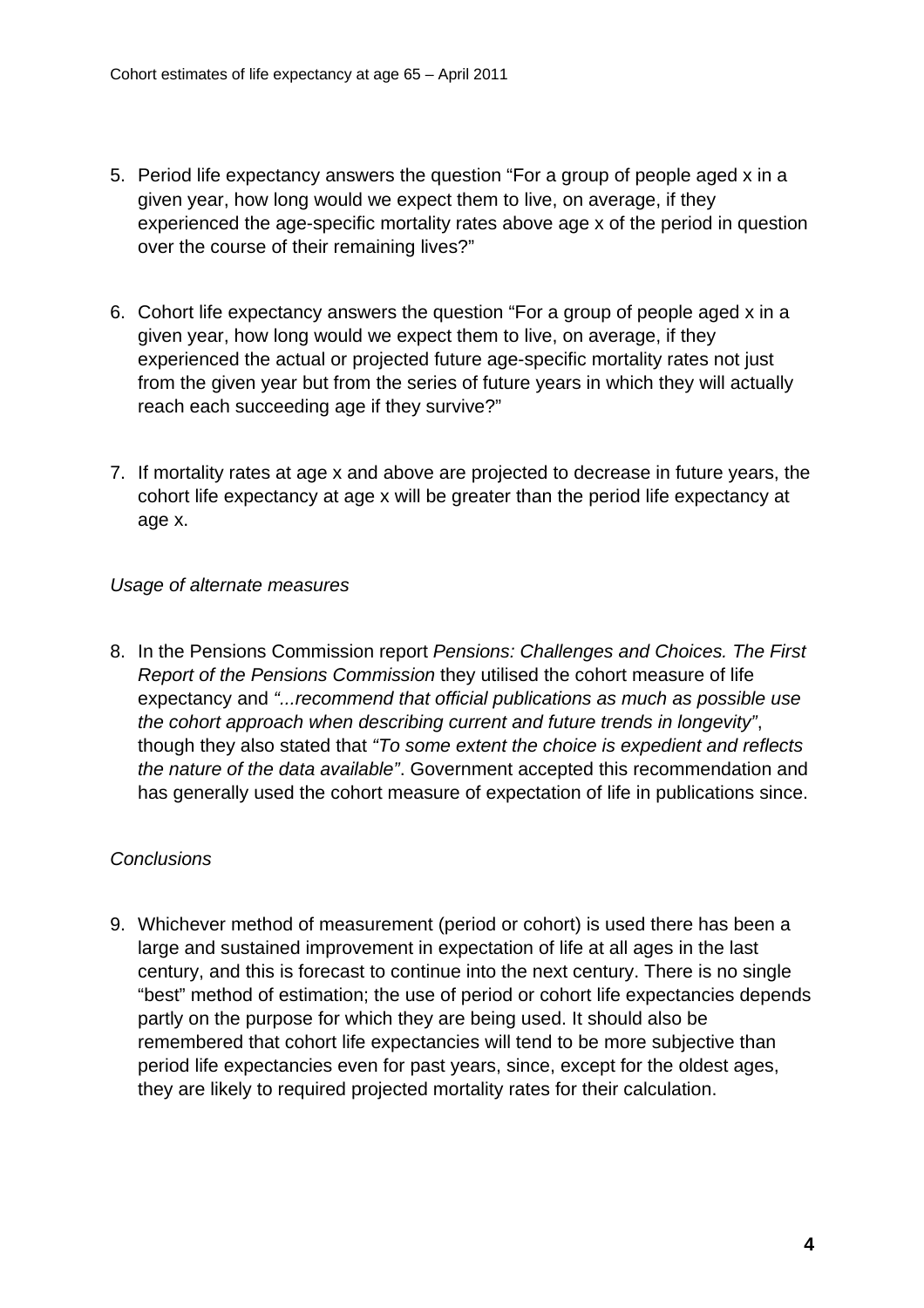### <span id="page-4-0"></span>**Results**

- 10. Expectation of life at age 65 has shown improvements, though not as rapidly as expectation of life at birth. This is mainly because the life expectancy of a 65 year old only depends on the mortality rates beyond 65, whereas survival from birth is based on mortality rates at every age. Reductions in infant mortality therefore only have an effect on expectation of life at birth not at age 65.
- 11. In 1951 a 65 year old man could expect to live to around 77.1 i.e. 12.1 further years of life and a 65 year woman to around 80.5 and by 2011 these figures were 84.7 for a 65 year old man and 87.5 for a 65 year old woman, (estimates are on a cohort basis for England and Wales).
- 12. The Government Actuary's Department/Office for National Statistics are forecasting continued improvements in life expectancy; Table 1 below shows that by 2051 a 65 year old man might expect to live to around 90.4 and a 65 year old woman to 92.9 (estimates are on a cohort basis for England and Wales).

| Table 1: Projected cohort expectations of life (years), at age |  |
|----------------------------------------------------------------|--|
| 65, Males and Females – England and Wales 1951 to 2058         |  |

| Year | <b>Male Cohort Life</b><br><b>Expectancy at age 65</b> | <b>Female Cohort Life</b><br><b>Expectancy at age 65</b> |
|------|--------------------------------------------------------|----------------------------------------------------------|
| 1951 | 12.1                                                   | 15.5                                                     |
| 1952 | 12.1                                                   | 15.5                                                     |
| 1953 | 12.1                                                   | 15.6                                                     |
| 1954 | 12.2                                                   | 15.7                                                     |
| 1955 | 12.1                                                   | 15.7                                                     |
| 1956 | 12.2                                                   | 15.8                                                     |
| 1957 | 12.2                                                   | 15.9                                                     |
| 1958 | 12.2                                                   | 15.9                                                     |
| 1959 | 12.2                                                   | 16.0                                                     |
| 1960 | 12.2                                                   | 16.1                                                     |
| 1961 | 12.2                                                   | 16.3                                                     |
| 1962 | 12.2                                                   | 16.3                                                     |
| 1963 | 12.3                                                   | 16.4                                                     |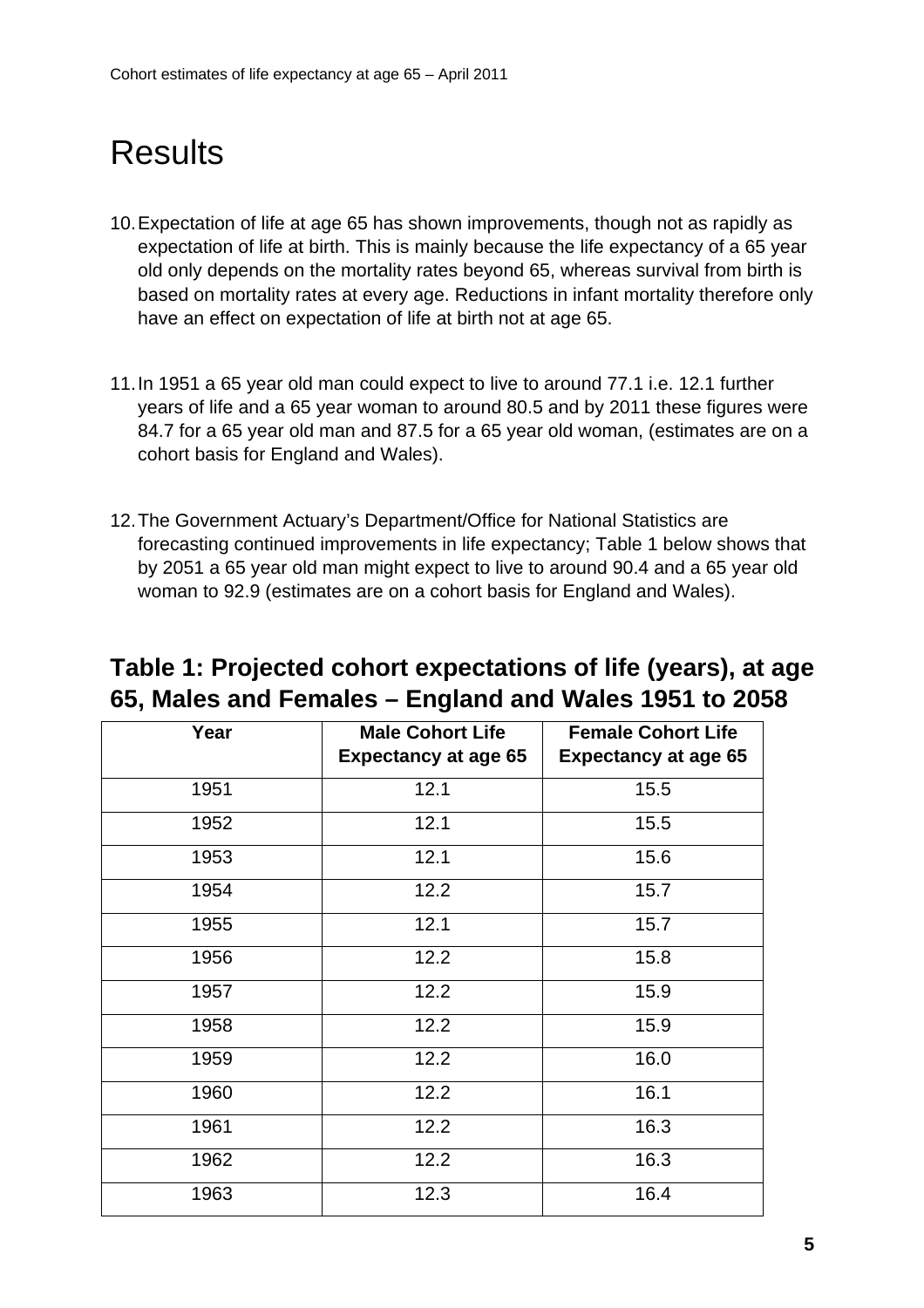| Year | <b>Male Cohort Life</b><br><b>Expectancy at age 65</b> | <b>Female Cohort Life</b><br><b>Expectancy at age 65</b> |
|------|--------------------------------------------------------|----------------------------------------------------------|
| 1964 | 12.3                                                   | 16.6                                                     |
| 1965 | 12.2                                                   | 16.6                                                     |
| 1966 | 12.3                                                   | 16.7                                                     |
| 1967 | 12.5                                                   | 16.9                                                     |
| 1968 | 12.6                                                   | 17.0                                                     |
| 1969 | 12.7                                                   | 17.1                                                     |
| 1970 | 12.8                                                   | 17.2                                                     |
| 1971 | 12.9                                                   | 17.3                                                     |
| 1972 | 13.0                                                   | 17.4                                                     |
| 1973 | 13.1                                                   | 17.5                                                     |
| 1974 | 13.2                                                   | 17.6                                                     |
| 1975 | 13.3                                                   | 17.6                                                     |
| 1976 | 13.5                                                   | 17.7                                                     |
| 1977 | 13.6                                                   | 17.8                                                     |
| 1978 | 13.8                                                   | 17.9                                                     |
| 1979 | 13.9                                                   | 17.9                                                     |
| 1980 | 14.0                                                   | 18.0                                                     |
| 1981 | 14.1                                                   | 18.1                                                     |
| 1982 | 14.3                                                   | 18.2                                                     |
| 1983 | 14.5                                                   | 18.4                                                     |
| 1984 | 15.1                                                   | 18.9                                                     |
| 1985 | 14.7                                                   | 18.5                                                     |
| 1986 | 15.0                                                   | 18.7                                                     |
| 1987 | 15.2                                                   | 18.9                                                     |
| 1988 | 15.5                                                   | 19.0                                                     |
| 1989 | 15.6                                                   | 19.2                                                     |
| 1990 | 15.9                                                   | 19.4                                                     |
| 1991 | 16.1                                                   | 19.6                                                     |
| 1992 | 16.5                                                   | 19.8                                                     |
| 1993 | 16.8                                                   | 20.0                                                     |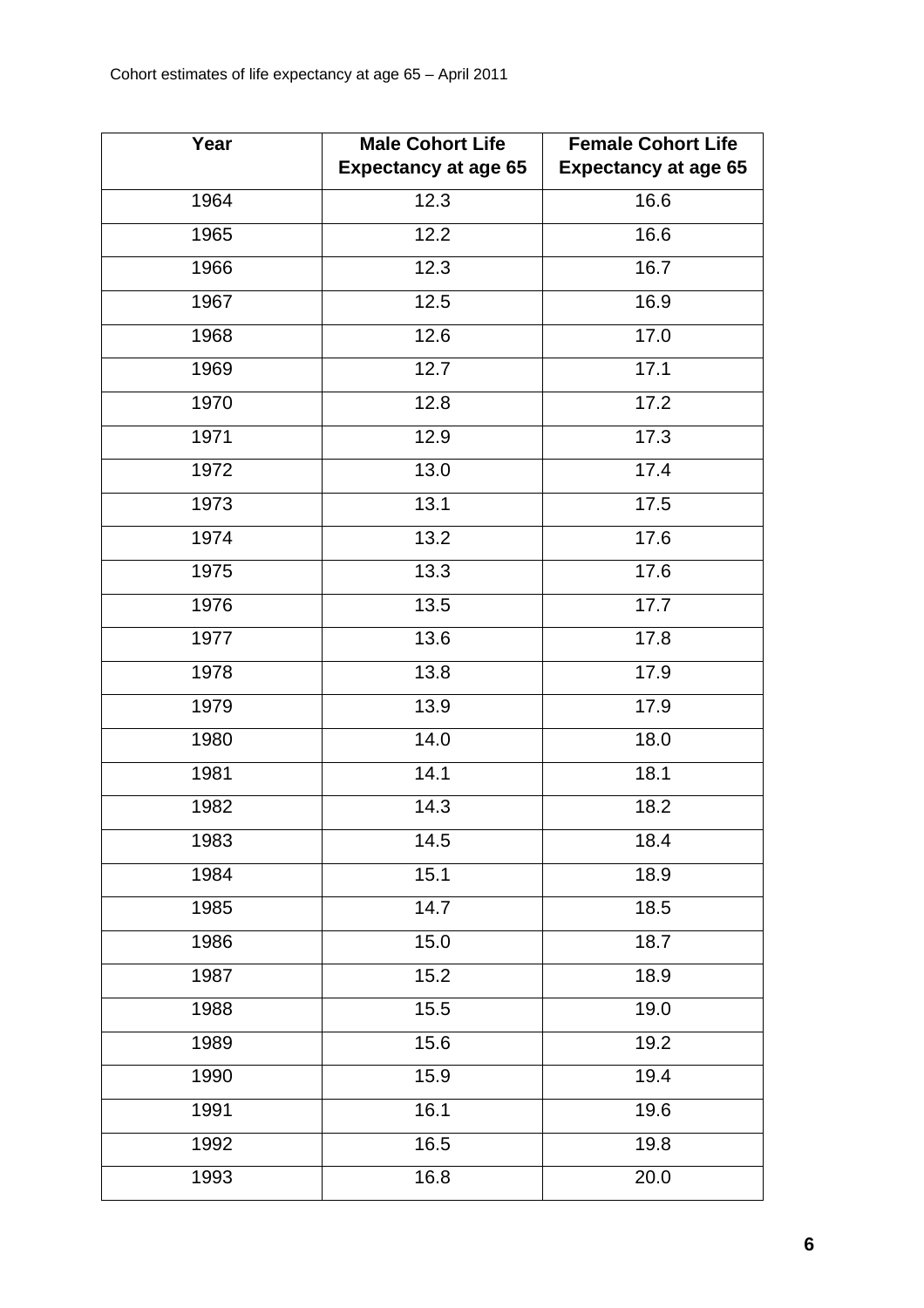| Year | <b>Male Cohort Life</b><br><b>Expectancy at age 65</b> | <b>Female Cohort Life</b><br><b>Expectancy at age 65</b> |  |
|------|--------------------------------------------------------|----------------------------------------------------------|--|
| 1994 | 17.1                                                   | 20.3                                                     |  |
| 1995 | 17.5                                                   | 20.6                                                     |  |
| 1996 | 17.8                                                   | 20.9                                                     |  |
| 1997 | 18.2                                                   | 21.2                                                     |  |
| 1998 | 18.6                                                   | 21.6                                                     |  |
| 1999 | 18.9                                                   | 21.9                                                     |  |
| 2000 | 19.3                                                   | 22.2                                                     |  |
| 2001 | 19.7                                                   | 22.5                                                     |  |
| 2002 | 20.0                                                   | 22.8                                                     |  |
| 2003 | 20.2                                                   | 23.0                                                     |  |
| 2004 | 20.5                                                   | 23.2                                                     |  |
| 2005 | 20.7                                                   | 23.4                                                     |  |
| 2006 | 20.9                                                   | 23.5                                                     |  |
| 2007 | 21.0                                                   | 23.7                                                     |  |
| 2008 | 21.2                                                   | 23.8                                                     |  |
| 2009 | 21.3                                                   | 23.9                                                     |  |
| 2010 | 21.4                                                   | 24.0                                                     |  |
| 2011 | 21.6                                                   | 24.1                                                     |  |
| 2012 | 21.7                                                   | 24.2                                                     |  |
| 2013 | 21.8                                                   | 24.4                                                     |  |
| 2014 | 22.0                                                   | 24.5                                                     |  |
| 2015 | 22.1                                                   | 24.6                                                     |  |
| 2016 | 22.2                                                   | 24.7                                                     |  |
| 2017 | 22.3                                                   | 24.8                                                     |  |
| 2018 | 22.4                                                   | 24.9                                                     |  |
| 2019 | 22.5                                                   | 25.0                                                     |  |
| 2020 | 22.6                                                   | 25.1                                                     |  |
| 2021 | 22.7                                                   | 25.2                                                     |  |
| 2022 | 22.8                                                   | 25.3                                                     |  |
| 2023 | 22.9<br>25.4                                           |                                                          |  |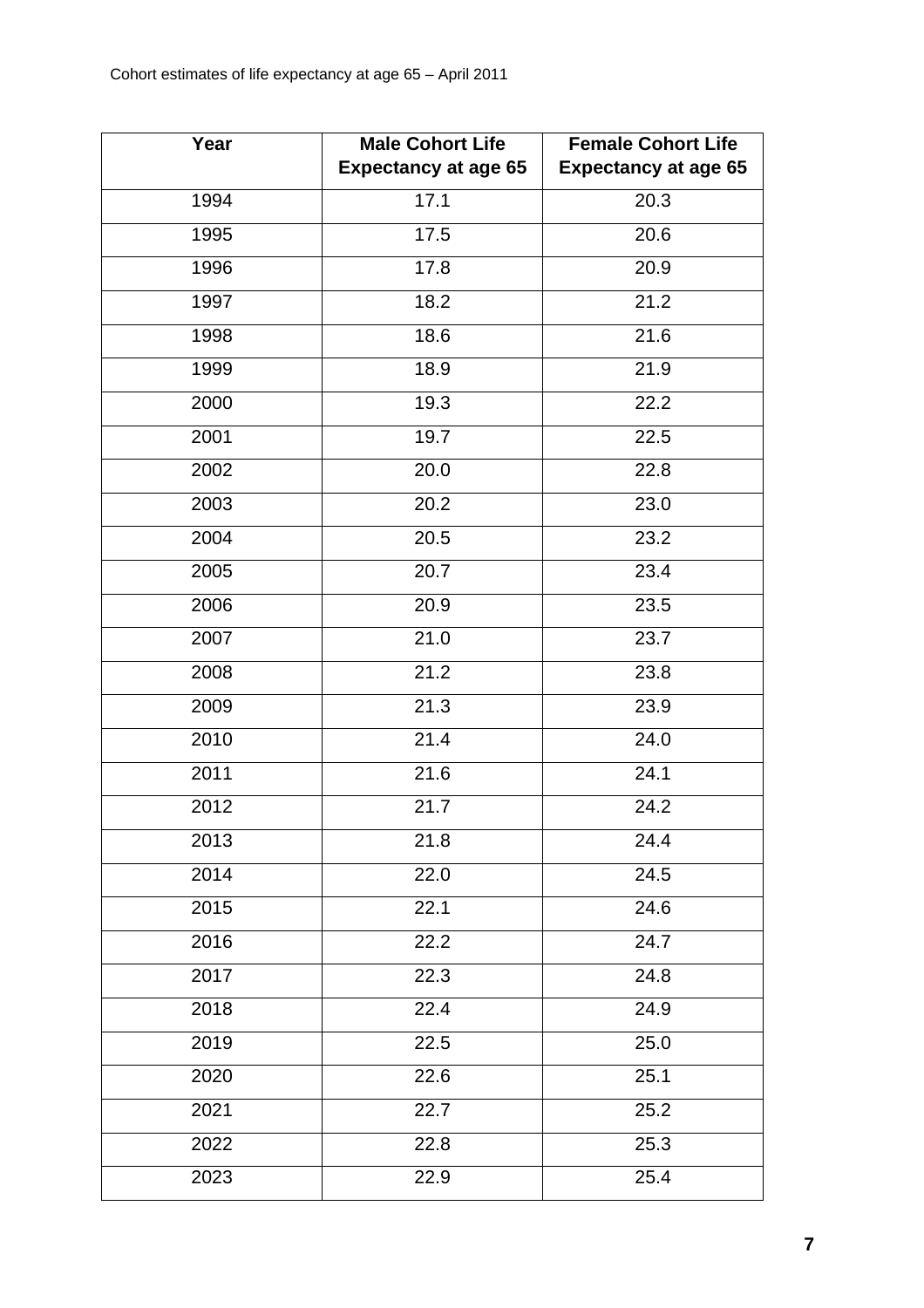| Year | <b>Male Cohort Life</b><br><b>Expectancy at age 65</b> | <b>Female Cohort Life</b><br><b>Expectancy at age 65</b> |  |
|------|--------------------------------------------------------|----------------------------------------------------------|--|
| 2024 | 23.0<br>25.5                                           |                                                          |  |
| 2025 | 23.0                                                   | 25.6                                                     |  |
| 2026 | 23.1                                                   | 25.7                                                     |  |
| 2027 | 23.2                                                   | 25.7                                                     |  |
| 2028 | 23.3                                                   | 25.8                                                     |  |
| 2029 | 23.4                                                   | 25.9                                                     |  |
| 2030 | 23.5                                                   | 26.0                                                     |  |
| 2031 | 23.6                                                   | 26.1                                                     |  |
| 2032 | 23.7                                                   | 26.2                                                     |  |
| 2033 | 23.8                                                   | 26.3                                                     |  |
| 2034 | 23.9                                                   | 26.4                                                     |  |
| 2035 | 24.0                                                   | 26.4                                                     |  |
| 2036 | 24.1                                                   | 26.5                                                     |  |
| 2037 | 24.1                                                   | 26.6                                                     |  |
| 2038 | 24.2                                                   | 26.7                                                     |  |
| 2039 | 24.3                                                   | 26.8                                                     |  |
| 2040 | 24.4                                                   | 26.9                                                     |  |
| 2041 | 24.5                                                   | 27.0                                                     |  |
| 2042 | 24.6                                                   | 27.1                                                     |  |
| 2043 | 24.7                                                   | 27.1                                                     |  |
| 2044 | 24.8                                                   | 27.2                                                     |  |
| 2045 | 24.9                                                   | 27.3                                                     |  |
| 2046 | 25.0                                                   | 27.4                                                     |  |
| 2047 | 25.1                                                   | 27.5                                                     |  |
| 2048 | 25.2                                                   | 27.6                                                     |  |
| 2049 | 25.3                                                   | 27.7                                                     |  |
| 2050 | 25.3                                                   | 27.8                                                     |  |
| 2051 | 25.4                                                   | 27.9                                                     |  |
| 2052 | 25.5                                                   | 27.9                                                     |  |
| 2053 | 28.0<br>25.6                                           |                                                          |  |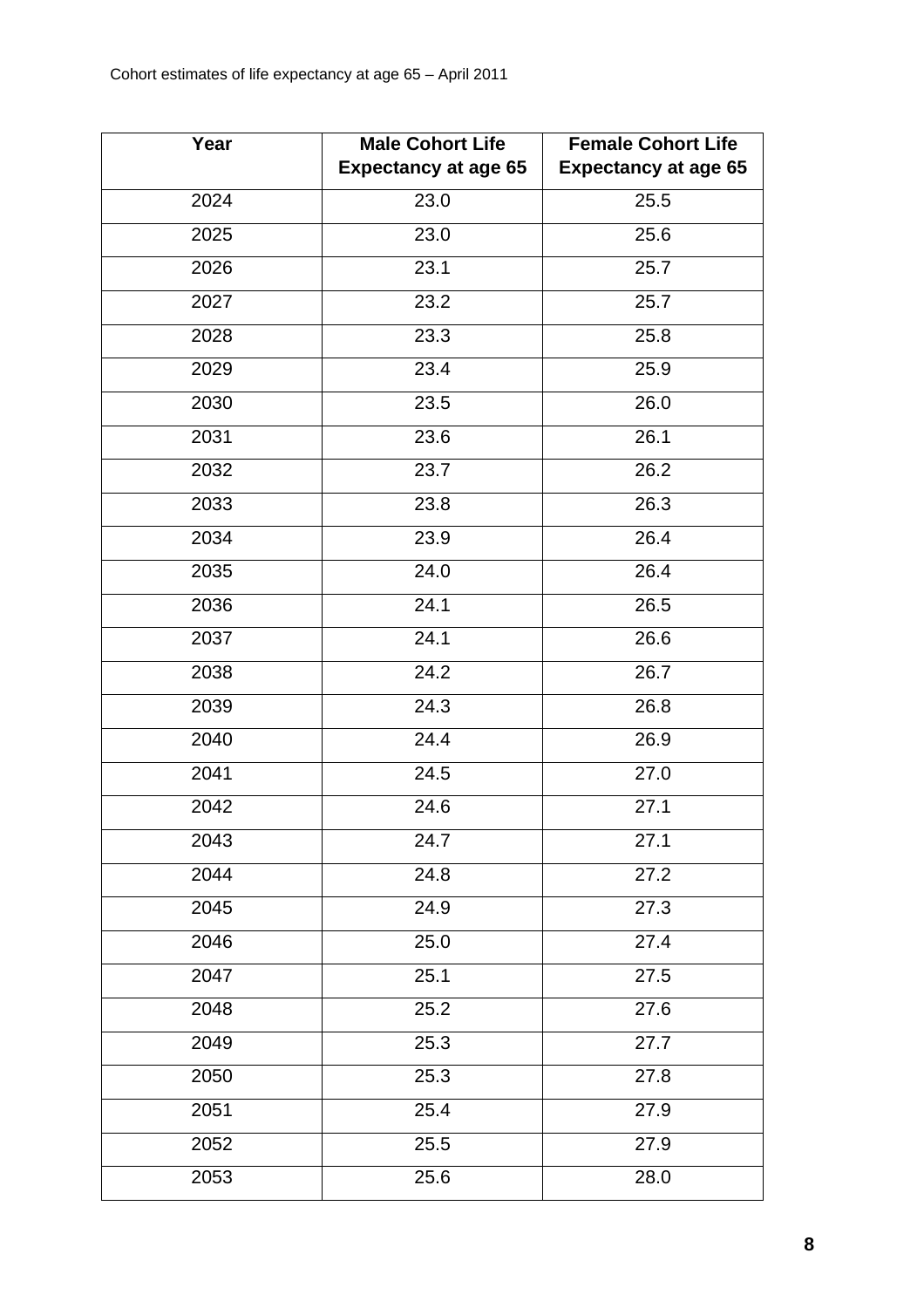<span id="page-8-0"></span>

| Year | <b>Male Cohort Life</b><br><b>Expectancy at age 65</b> | <b>Female Cohort Life</b><br><b>Expectancy at age 65</b> |
|------|--------------------------------------------------------|----------------------------------------------------------|
| 2054 | 25.7                                                   | 28.1                                                     |
| 2055 | 25.8                                                   | 28.2                                                     |
| 2056 | 25.9                                                   | 28.3                                                     |
| 2057 | 26.0                                                   | 28.4                                                     |
| 2058 | 26.1                                                   | 28.5                                                     |

Source: Government Actuary's Department/Office for National Statistics.

Notes

- Estimates are based on a database of historical mortality rates for England and Wales by age, gender and calendar year which have been used, together GAD/ONS projections, for estimating historic and future life expectancies for England and Wales.
- For years before 1961 these mortality rates are only estimated since there are no population estimates available to calculate actual rates.
- Projection at age 65 is total life expectancy, e.g. in 1951 a 65 year old man could expect to survive another 12.1 years on a cohort basis
- 13. Table 2 below shows cohort life expectancy, at age 65, for a man in the United Kingdom based on various sets of demographic estimates. As discussed in paragraph 9 above cohort life expectancy estimates requires the use of projected mortality rates for their calculation and hence they are updated with each new set of demographic data. Table 2 shows that with each successive set of demographic data the projections of life expectancy have increased. For example, the 1983 based projections estimated that a 65 year old man in 2011 would have another 15.1 years of life, but the 2008 based projections suggest this has become 21.4 years.

#### **Table 2: Projected cohort expectations of life (years), at age 65, Males – United Kingdom 1951 to 2058**

|      | <b>Latest</b><br>(2008<br>based) | 2006<br>based                | 2004<br>based            | 2002<br>based            | 1992<br>based            | 1983<br>based |
|------|----------------------------------|------------------------------|--------------------------|--------------------------|--------------------------|---------------|
| 1951 | 12.2                             | $\blacksquare$               | -                        | $\overline{\phantom{0}}$ | $\blacksquare$           |               |
| 1952 | 12.0                             | $\blacksquare$               | ۰                        |                          | $\blacksquare$           |               |
| 1953 | 12.1                             | $\blacksquare$               |                          |                          | $\blacksquare$           |               |
| 1954 | 12.1                             | $\qquad \qquad \blacksquare$ | -                        |                          | $\overline{\phantom{a}}$ |               |
| 1955 | 12.1                             | $\blacksquare$               | $\overline{\phantom{0}}$ | $\overline{\phantom{0}}$ | $\blacksquare$           |               |
| 1956 | 12.2                             | $\blacksquare$               | $\overline{\phantom{0}}$ |                          | $\blacksquare$           |               |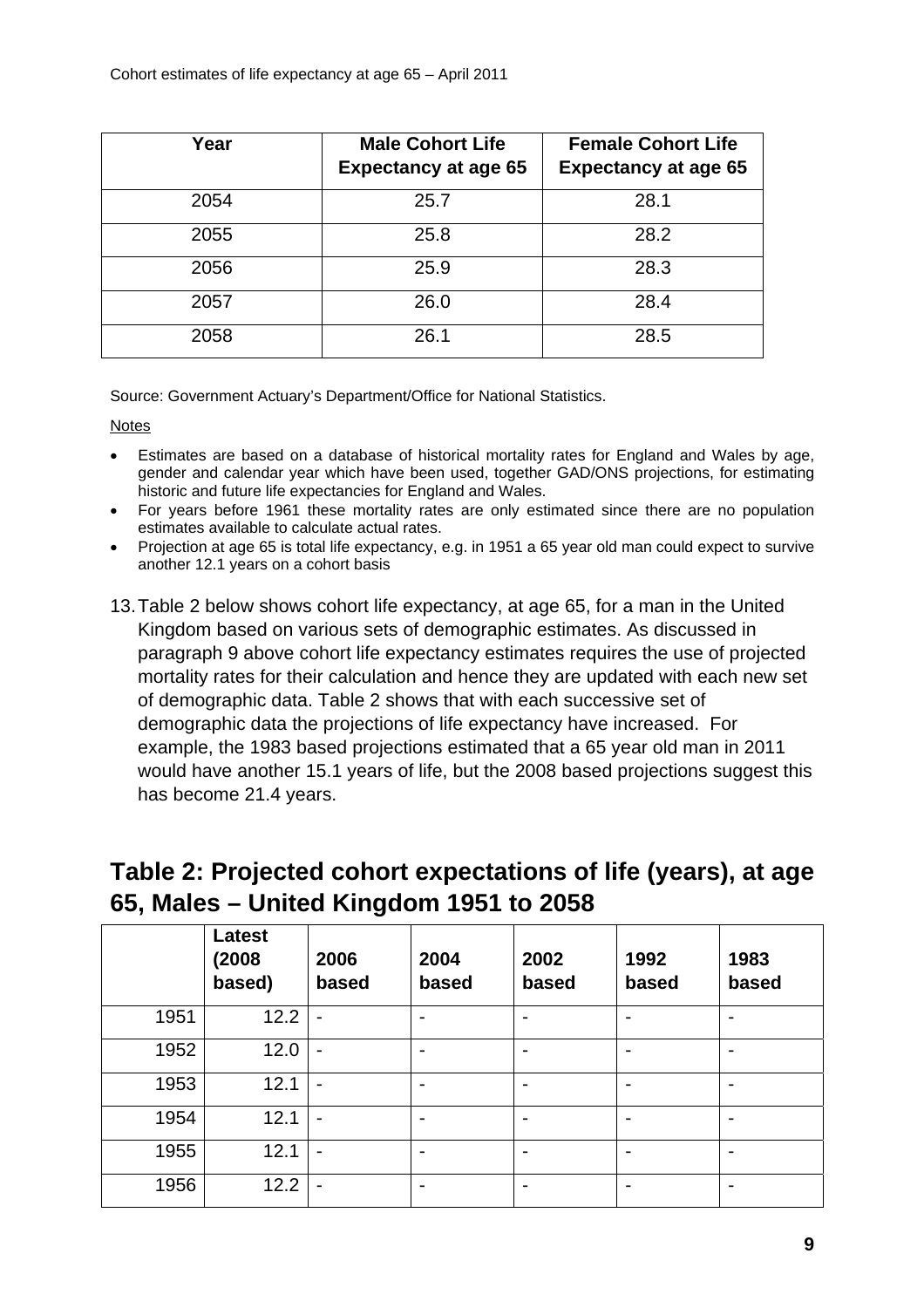|      | <b>Latest</b><br>(2008)<br>based) | 2006<br>based            | 2004<br>based                | 2002<br>based            | 1992<br>based                | 1983<br>based                |
|------|-----------------------------------|--------------------------|------------------------------|--------------------------|------------------------------|------------------------------|
| 1957 | 12.1                              | $\blacksquare$           | $\overline{\phantom{0}}$     | $\overline{\phantom{a}}$ | ÷,                           | $\overline{\phantom{a}}$     |
| 1958 | 12.1                              | $\overline{\phantom{a}}$ | $\qquad \qquad \blacksquare$ | $\overline{\phantom{a}}$ | $\blacksquare$               | $\blacksquare$               |
| 1959 | 12.1                              | $\overline{\phantom{a}}$ | $\qquad \qquad \blacksquare$ | $\overline{\phantom{a}}$ | $\overline{\phantom{0}}$     | $\overline{\phantom{0}}$     |
| 1960 | 12.2                              | $\blacksquare$           | $\overline{\phantom{0}}$     | $\overline{\phantom{0}}$ | $\blacksquare$               | $\overline{\phantom{0}}$     |
| 1961 | 12.2                              | $\overline{\phantom{a}}$ | $\qquad \qquad \blacksquare$ | $\overline{\phantom{a}}$ | $\blacksquare$               | $\qquad \qquad \blacksquare$ |
| 1962 | 12.2                              | $\overline{\phantom{a}}$ | $\qquad \qquad \blacksquare$ | $\blacksquare$           | $\overline{\phantom{a}}$     | $\overline{\phantom{0}}$     |
| 1963 | 12.2                              | $\overline{\phantom{a}}$ | $\qquad \qquad -$            | $\overline{\phantom{a}}$ | $\blacksquare$               | $\overline{\phantom{a}}$     |
| 1964 | 12.2                              | $\overline{\phantom{a}}$ | $\qquad \qquad \blacksquare$ | $\overline{\phantom{a}}$ | $\overline{\phantom{a}}$     | $\overline{\phantom{0}}$     |
| 1965 | 12.2                              | $\blacksquare$           | -                            |                          | $\blacksquare$               | $\qquad \qquad \blacksquare$ |
| 1966 | 12.2                              | $\overline{\phantom{a}}$ | -                            | $\overline{\phantom{a}}$ | $\overline{\phantom{a}}$     | $\overline{\phantom{0}}$     |
| 1967 | 12.4                              | $\overline{\phantom{a}}$ | $\qquad \qquad \blacksquare$ | $\overline{\phantom{a}}$ | $\blacksquare$               | $\overline{\phantom{a}}$     |
| 1968 | 12.5                              | ÷,                       | $\overline{\phantom{0}}$     | $\overline{\phantom{a}}$ | $\blacksquare$               | $\overline{\phantom{0}}$     |
| 1969 | 12.6                              | $\overline{\phantom{a}}$ | $\qquad \qquad \blacksquare$ | $\blacksquare$           | $\qquad \qquad \blacksquare$ | $\overline{\phantom{a}}$     |
| 1970 | 12.7                              | $\blacksquare$           | -                            |                          | $\blacksquare$               | $\qquad \qquad \blacksquare$ |
| 1971 | 12.8                              | $\overline{\phantom{a}}$ | $\overline{\phantom{0}}$     |                          | $\overline{\phantom{a}}$     | $\blacksquare$               |
| 1972 | 12.9                              | $\overline{\phantom{a}}$ | $\qquad \qquad \blacksquare$ | $\overline{\phantom{a}}$ | $\blacksquare$               | $\blacksquare$               |
| 1973 | 13.0                              | $\blacksquare$           | $\overline{\phantom{0}}$     | $\blacksquare$           | $\blacksquare$               | $\blacksquare$               |
| 1974 | 13.1                              | $\blacksquare$           | $\qquad \qquad \blacksquare$ | $\blacksquare$           | $\overline{\phantom{a}}$     | $\blacksquare$               |
| 1975 | 13.3                              | $\blacksquare$           | -                            | $\blacksquare$           | -                            | $\blacksquare$               |
| 1976 | 13.4                              | $\blacksquare$           | $\qquad \qquad \blacksquare$ | $\blacksquare$           | $\blacksquare$               | $\overline{\phantom{a}}$     |
| 1977 | 13.5                              | $\overline{\phantom{a}}$ | -                            | $\overline{\phantom{0}}$ | $\overline{\phantom{0}}$     | $\overline{\phantom{0}}$     |
| 1978 | 13.7                              | $\blacksquare$           | -                            | $\overline{\phantom{a}}$ | $\blacksquare$               | $\overline{\phantom{0}}$     |
| 1979 | 13.8                              | $\blacksquare$           | $\overline{\phantom{0}}$     | $\overline{\phantom{a}}$ | $\overline{\phantom{0}}$     | $\overline{\phantom{0}}$     |
| 1980 | 13.9                              | $\overline{\phantom{a}}$ | $\qquad \qquad \blacksquare$ | $\overline{\phantom{a}}$ | $\blacksquare$               | $\overline{\phantom{0}}$     |
| 1981 | 14.0                              | $\blacksquare$           | $\qquad \qquad \blacksquare$ | $\blacksquare$           | $\blacksquare$               | $\overline{\phantom{a}}$     |
| 1982 | 14.2                              | $\overline{\phantom{a}}$ | $\qquad \qquad \blacksquare$ | $\overline{\phantom{a}}$ | $\overline{\phantom{0}}$     | $\overline{\phantom{a}}$     |
| 1983 | 14.4                              | $\overline{\phantom{a}}$ | -                            | $\overline{\phantom{0}}$ | $\overline{\phantom{a}}$     | 13.6                         |
| 1984 | 15.0                              | $\blacksquare$           | $\qquad \qquad \blacksquare$ | $\overline{\phantom{a}}$ | $\overline{\phantom{0}}$     | 13.7                         |
| 1985 | 14.6                              | $\blacksquare$           | $\qquad \qquad \blacksquare$ | $\blacksquare$           | $\overline{\phantom{a}}$     | 13.8                         |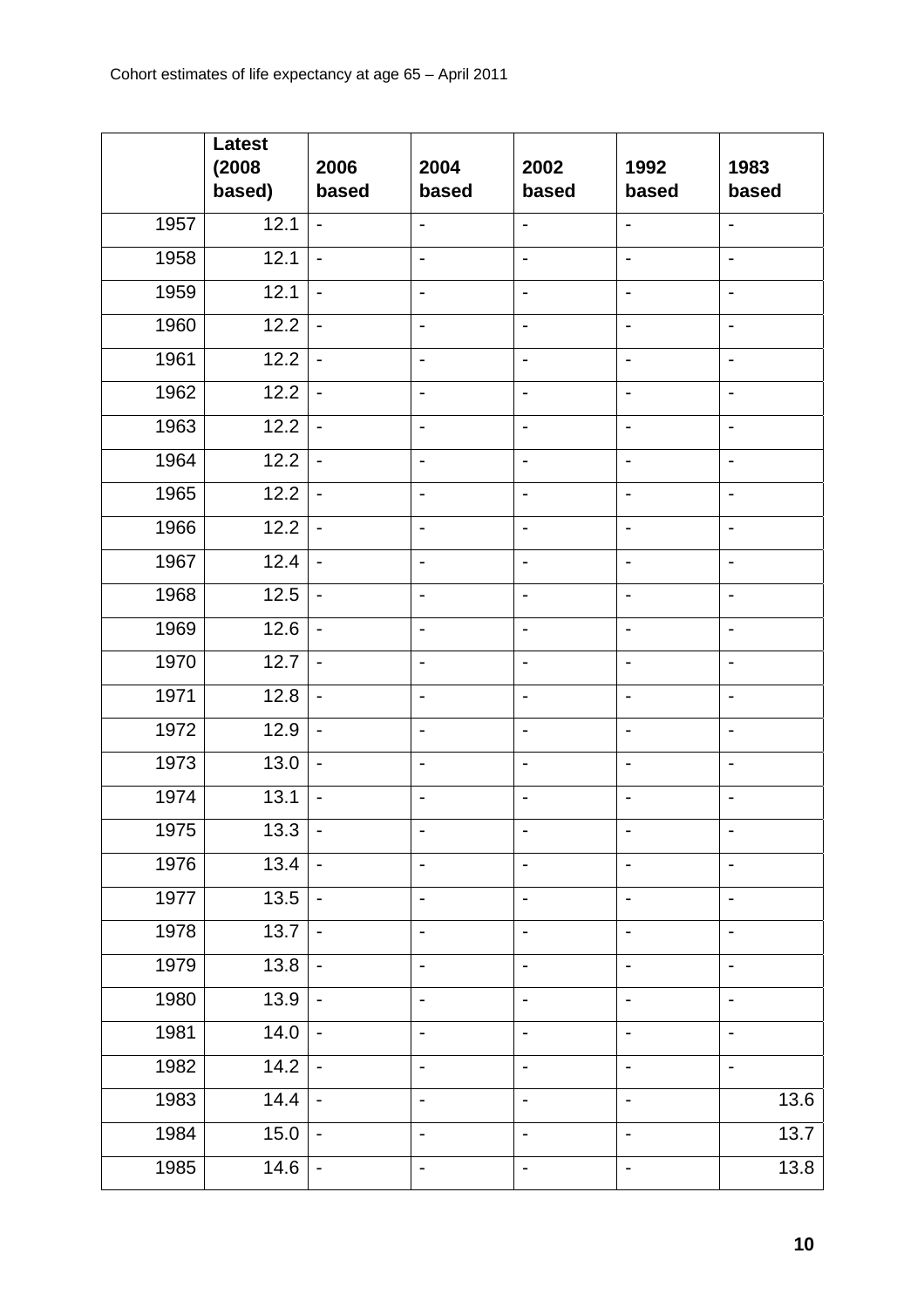|                  | <b>Latest</b><br>(2008)<br>based) | 2006<br>based                | 2004<br>based                | 2002<br>based            | 1992<br>based                | 1983<br>based |
|------------------|-----------------------------------|------------------------------|------------------------------|--------------------------|------------------------------|---------------|
| 1986             | 14.9                              | $\frac{1}{2}$                | $\overline{\phantom{0}}$     | $\blacksquare$           | $\qquad \qquad \blacksquare$ | 13.8          |
| 1987             | 15.1                              | $\overline{a}$               | $\qquad \qquad \blacksquare$ | $\overline{\phantom{a}}$ | $\blacksquare$               | 13.9          |
| 1988             | 15.3                              | $\overline{\phantom{a}}$     | $\overline{a}$               | $\overline{\phantom{a}}$ | $\qquad \qquad \blacksquare$ | 13.9          |
| 1989             | 15.5                              | $\blacksquare$               | -                            |                          | $\overline{\phantom{0}}$     | 14.0          |
| 1990             | 15.8                              | $\blacksquare$               | $\overline{\phantom{0}}$     | $\overline{\phantom{a}}$ | $\overline{\phantom{0}}$     | 14.0          |
| 1991             | 16.0                              | $\blacksquare$               | $\qquad \qquad \blacksquare$ | $\overline{\phantom{a}}$ | $\overline{\phantom{0}}$     | 14.1          |
| 1992             | 16.3                              | $\overline{a}$               | $\overline{\phantom{0}}$     | $\overline{\phantom{0}}$ | 15.7                         | 14.2          |
| 1993             | 16.6                              | $\blacksquare$               | $\blacksquare$               | $\blacksquare$           | 15.9                         | 14.2          |
| 1994             | 17.0                              | $\overline{\phantom{a}}$     | $\overline{a}$               |                          | 16.1                         | 14.3          |
| 1995             | 17.3                              | $\overline{\phantom{a}}$     | $\overline{\phantom{0}}$     | $\overline{\phantom{a}}$ | 16.2                         | 14.3          |
| 1996             | 17.7                              | $\overline{\phantom{a}}$     | $\overline{\phantom{0}}$     | $\overline{\phantom{0}}$ | 16.3                         | 14.4          |
| 1997             | 18.0                              | $\blacksquare$               | $\overline{\phantom{0}}$     | $\overline{\phantom{a}}$ | 16.4                         | 14.5          |
| 1998             | 18.4                              | $\blacksquare$               | $\blacksquare$               | $\overline{\phantom{a}}$ | 16.6                         | 14.5          |
| 1999             | 18.8                              | $\qquad \qquad \blacksquare$ | $\overline{a}$               |                          | 16.7                         | 14.6          |
| 2000             | 19.1                              | $\blacksquare$               | $\overline{\phantom{0}}$     | $\overline{\phantom{a}}$ | 16.8                         | 14.6          |
| 2001             | 19.5                              | $\blacksquare$               | $\overline{\phantom{a}}$     | $\overline{\phantom{a}}$ | 16.9                         | 14.7          |
| $\frac{1}{2002}$ | 19.8                              | $\blacksquare$               | $\blacksquare$               | 18.5                     | 16.9                         | 14.7          |
| 2003             | 20.0                              | $\qquad \qquad \blacksquare$ | $\blacksquare$               | 18.7                     | 17                           | 14.8          |
| 2004             | 20.3                              |                              | 19.2                         | 18.9                     | 17.1                         | 14.8          |
| 2005             | 20.5                              |                              | 19.4                         | 19                       | 17.2                         | 14.9          |
| 2006             | 20.7                              | 20.6                         | 19.5                         | 19.1                     | 17.2                         | 14.9          |
| 2007             | 20.9                              | 20.7                         | 19.7                         | 19.2                     | 17.3                         | 15            |
| 2008             | 21.0                              | 20.8                         | 19.8                         | 19.3                     | 17.4                         | 15            |
| 2009             | 21.1                              | 21.0                         | 19.9                         | 19.4                     | 17.4                         | 15            |
| 2010             | 21.3                              | 21.1                         | 20.0                         | 19.5                     | 17.5                         | 15.1          |
| 2011             | 21.4                              | 21.2                         | 20.1                         | 19.6                     | 17.6                         | 15.1          |
| 2012             | 21.6                              | 21.3                         | 20.2                         | 19.7                     | 17.6                         | 15.1          |
| 2013             | 21.7                              | 21.5                         | 20.3                         | 19.7                     | 17.6                         | 15.2          |
| 2014             | 21.8                              | 21.6                         | 20.4                         | 19.8                     | 17.7                         | 15.2          |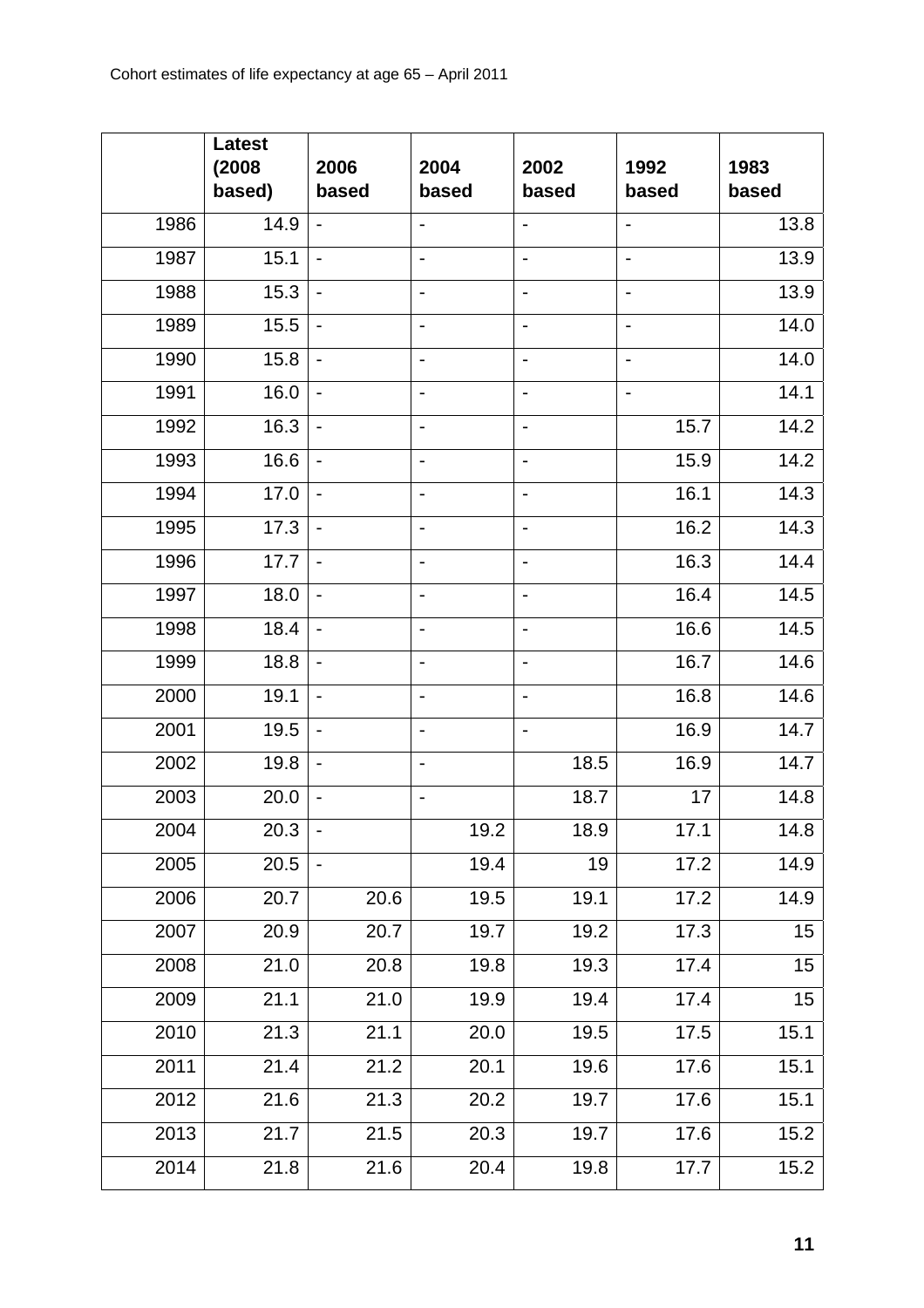|      | <b>Latest</b><br>(2008)<br>based) | 2006<br>based | 2004<br>based | 2002<br>based | 1992<br>based | 1983<br>based |
|------|-----------------------------------|---------------|---------------|---------------|---------------|---------------|
| 2015 | 21.9                              | 21.7          | 20.5          | 19.9          | 17.7          | 15.2          |
| 2016 | 22.1                              | 21.8          | 20.6          | 20            | 17.8          | 15.2          |
| 2017 | 22.2                              | 21.9          | 20.7          | 20.1          | 17.8          | 15.2          |
| 2018 | 22.2                              | 22.0          | 20.8          | 20.1          | 17.8          | 15.3          |
| 2019 | 22.3                              | 22.1          | 20.8          | 20.2          | 17.9          | 15.3          |
| 2020 | 22.4                              | 22.2          | 20.9          | 20.3          | 17.9          | 15.3          |
| 2021 | 22.5                              | 22.3          | 21.0          | 20.3          | 17.9          | 15.3          |
| 2022 | 22.6                              | 22.4          | 21.1          | 20.4          | 18            | 15.3          |
| 2023 | 22.7                              | 22.5          | 21.2          | 20.5          | 18            | 15.3          |
| 2024 | 22.8                              | 22.5          | 21.3          | 20.5          | 18            | 15.3          |
| 2025 | 22.9                              | 22.6          | 21.3          | 20.6          | 18            | 15.3          |
| 2026 | 23.0                              | 22.7          | 21.4          | 20.6          | 18            | 15.3          |
| 2027 | 23.1                              | 22.8          | 21.5          | 20.7          | 18            | 15.3          |
| 2028 | 23.2                              | 22.9          | 21.6          | 20.8          | 18            | 15.3          |
| 2029 | 23.3                              | 23.0          | 21.7          | 20.8          | 18            | 15.3          |
| 2030 | 23.4                              | 23.1          | 21.8          | 20.9          | 18            | 15.3          |
| 2031 | 23.4                              | 23.2          | 21.9          | 20.9          | 18            | 15.3          |
| 2032 | 23.5                              | 23.3          | 22.0          | 21            | 18            | 15.3          |
| 2033 | 23.6                              | 23.4          | 22.1          | 21            | 18            | 15.3          |
| 2034 | 23.7                              | 23.5          | 22.1          | 21.1          | 18            | 15.3          |
| 2035 | 23.8                              | 23.6          | 22.2          | 21.1          | 18            | 15.3          |
| 2036 | 23.9                              | 23.7          | 22.3          | 21.2          | 18            | 15.3          |
| 2037 | 24.0                              | 23.7          | 22.4          | 21.2          | 18            | 15.3          |
| 2038 | 24.1                              | 23.8          | 22.5          | 21.3          | 18            | 15.3          |
| 2039 | 24.2                              | 23.9          | 22.6          | 21.3          | 18            | 15.3          |
| 2040 | 24.3                              | 24.0          | 22.7          | 21.3          | 18            | 15.3          |
| 2041 | 24.4                              | 24.1          | 22.8          | 21.4          | 18            | 15.3          |
| 2042 | 24.5                              | 24.2          | 22.9          | 21.4          | 18            | 15.3          |
| 2043 | 24.6                              | 24.3          | 22.9          | 21.4          | 18            | 15.3          |